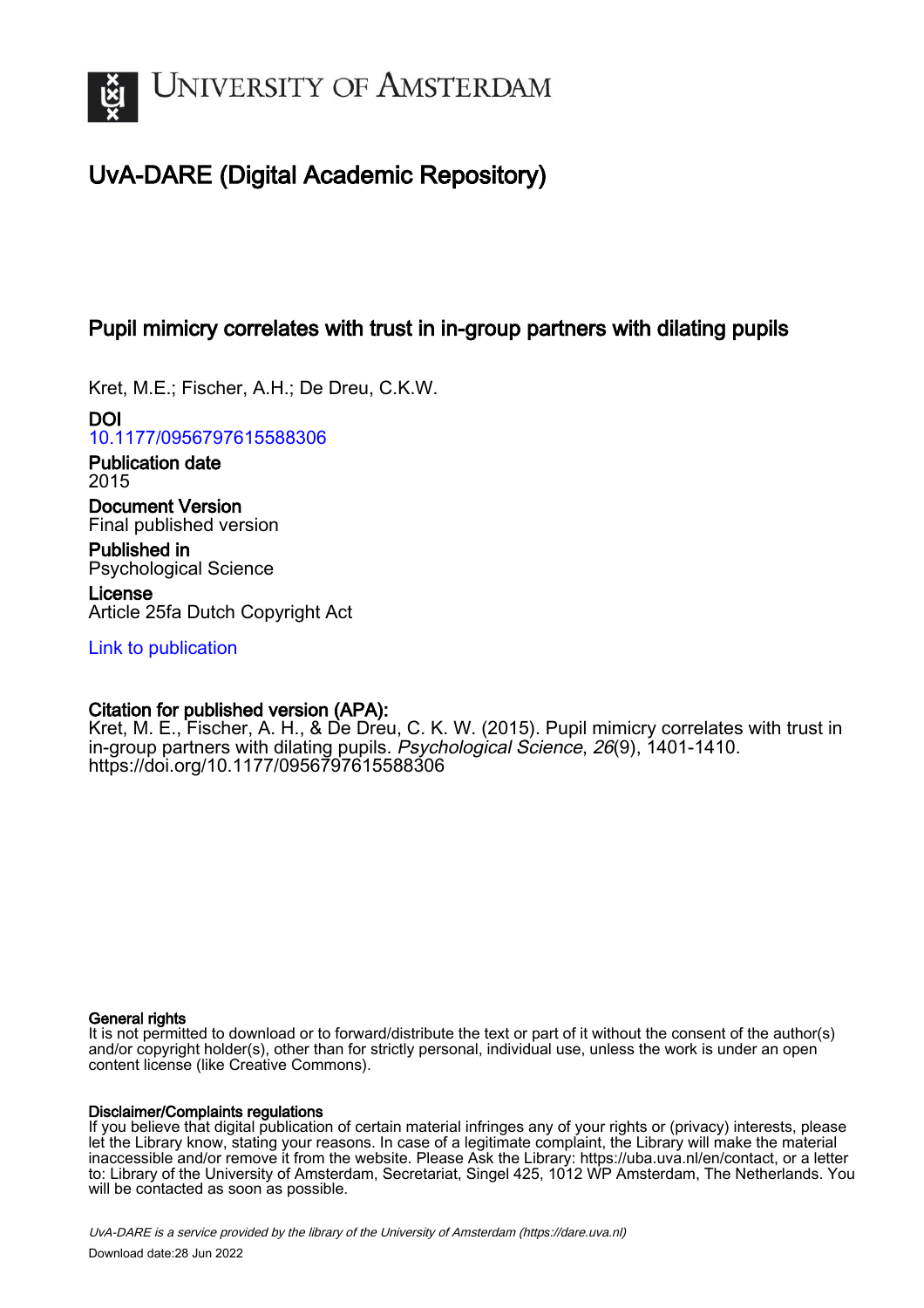

# Pupil Mimicry Correlates With Trust in In-Group Partners With Dilating Pupils

# M. E. Kret<sup>1,2</sup>, A. H. Fischer<sup>1,2</sup>, and C. K. W. De Dreu<sup>1,2,3</sup>

<sup>1</sup>Psychology Department, University of Amsterdam; <sup>2</sup>Amsterdam Brain and Cognition Center, University of Amsterdam; and <sup>3</sup>Center for Experimental Economics and Political Decision Making, University of Amsterdam





#### Abstract

During close interactions with fellow group members, humans look into one another's eyes, follow gaze, and quickly grasp emotion signals. The eye-catching morphology of human eyes, with unique eye whites, draws attention to the middle part, to the pupils, and their autonomic changes, which signal arousal, cognitive load, and interest (including social interest). Here, we examined whether and how these changes in a partner's pupils are processed and how they affect the partner's trustworthiness. Participants played incentivized trust games with virtual partners, whose pupils dilated, remained static, or constricted. Results showed that (a) participants trusted partners with dilating pupils and withheld trust from partners with constricting pupils, (b) participants' pupils mimicked changes in their partners' pupils, and (c) dilation mimicry predicted trust in in-group partners, whereas constriction mimicry did not. We suggest that pupil-contingent trust is in-group bounded and possibly evolved in and because of group life.

#### Keywords

cooperation, contagion, groups, theory of mind, emotion

Received 12/24/14; Revision accepted 4/30/15

Across human evolution, cooperation and trust have enabled groups and institutions to function and prosper (Bowles & Gintis, 2011; De Dreu et al., 2010; Parks, Joireman, & Van Lange, 2013). However, within groups and institutions, individuals also need to be prepared to detect noncooperators and withhold trust, so as to avoid exploitation and betrayal (Axelrod & Hamilton, 1981; Cosmides & Tooby, 2005; Komorita & Parks, 1995). To tackle this evolutionary exchange problem, humans rely on neurocognitive architectures that help them to quickly evaluate another's emotions and trustworthiness (Adolphs, Tranel, & Damasio, 1998; Cosmides & Tooby, 2005; Tamietto & de Gelder, 2010; Winston, Strange, O'Doherty, & Dolan, 2002). During close interactions, individuals orient to a partner's tractable characteristics, such as facial features and emotion expressions. By attending to the stream of subtle moment-to-moment facial reactions during an interaction, people "feel themselves into" the emotional landscapes inhabited by their partners; they rely on, and are influenced by, implicit signals from the partner's face that are autonomic (not under someone's control) yet reflective of his or her

emotions and intentions (Hatfield, Cacioppo, & Rapson, 1994; U. Hess & Fischer, 2013).

Among the many implicit cues that may inform assessments of someone's trustworthiness, the human eye region stands out as particularly salient and powerful. Both infants and adults focus on their interaction partner's eyes, grasp emotion signals, and follow gaze (Farroni, Csibra, Simion, & Johnson, 2002). It has been suggested that the unique morphology of the human eye, including the fine muscles around the eyes to express emotional signals (Lee, Susskind, & Anderson, 2013) and the eyes' large white sclera, which sets off the darker iris and makes it easier for an observer to follow another person's gaze (Kobayashi & Kohshima, 1997; Lee et al., 2013), sensitizes observers to others' pupils, their size, and the changes they undergo (Kret, Tomonaga, &

#### Corresponding Author:

M. E. Kret, Leiden University, The Faculty of Social and Behavioural Sciences, Institute of Psychology, Cognitive Psychology Unit, Room 2B.16, Wassenaarseweg 52, 2333 AK, Leiden, The Netherlands E-mail: m.e.kret@umail.leidenuniv.nl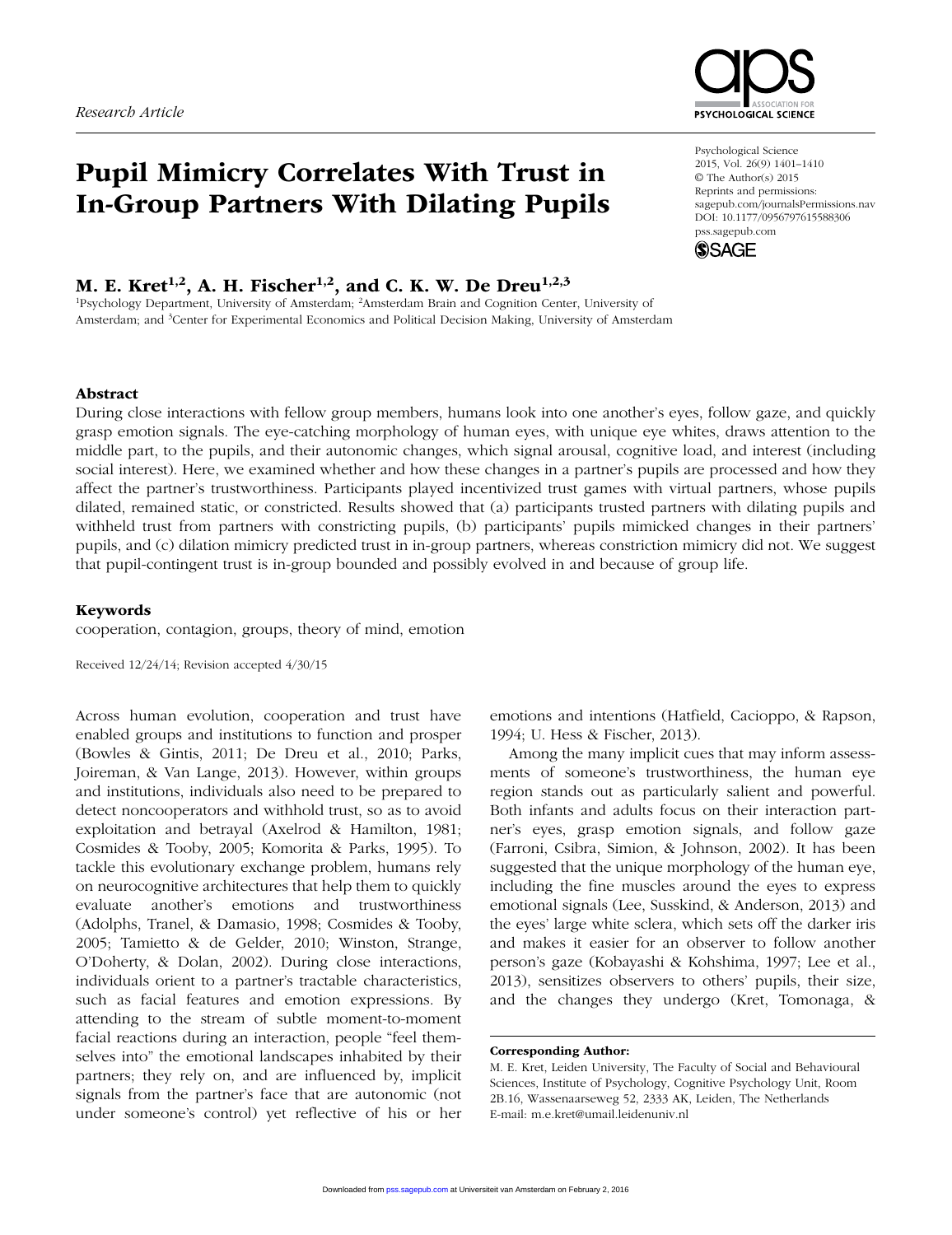Matsuzawa, 2014). Here, we examined whether humans infer assessments of trustworthiness and untrustworthiness from their partner's eyes and base their decisions to cooperate and trust on changes in their partner's pupils.

Pupil size is autonomic and not controllable, yet it reflects ongoing cognitive effort, social interest, surprise, or uncertainty, as well as other emotions (Bradshaw, 1967; E. H. Hess, 1975; Lavin, San Martin, & Jubal, 2014). Precisely because pupil changes are unconscious, they provide an honest reflection of the person's inner state and thus may be a particularly relevant source of information for observers when making decisions to trust and cooperate. Because the pupil provides a very reliable signal, and the development of new techniques facilitates its measurement, the number of pupillometry studies are increasing. However, research to date has mainly focused on what the pupil signals, and relatively few studies have investigated how those signals are perceived and how people react to their partners' pupil size (Kret, 2015). The few studies that did examine this question have consistently shown that pupillary changes are indeed processed by observers and influence evaluations: Partners with large pupils are judged to be positive and attractive, and those with small pupils to be cold and distant (Amemiya & Ohtomo, 2012; Demos, Kelley, Ryan, Davis, & Whalen, 2008; E. H. Hess, 1975). In addition, and of interest for the present research, E. H. Hess (1975) anecdotally introduced the topic of *pupil mimicry*, which suggests that partners' pupil sizes converge during an interaction (E. H. Hess, 1975). To date, only three published studies have confirmed the existence of this phenomenon (Harrison, Gray, & Critchley, 2009; Harrison, Singer, Rotshtein, Dolan, & Critchley, 2006; Kret et al., 2014). Two of these studies were neuroimaging studies showing that humans process partner's pupil size in the amygdala, which projects to the observer's brainstem autonomic nuclei, inducing pupil mimicry in the observer (Harrison et al., 2009; Harrison et al., 2006).

The focus of the present research is novel in three ways. First, we systematically examined whether participants' pupil size converges when others' pupils are dilating, constricting, or remain static. Second, we investigated whether this pupil mimicry holds for both in-group and out-group eyes, and third, we examined whether pupil mimicry has an impact on trust. In short, we focused on the social function of pupil mimicry and its implications for trust decisions. The finding that humans process another's pupil size may imply not only that humans attend to their companion's pupils, but also that they automatically synchronize their own pupil movements with them and—via pupil mimicry—quickly and automatically infer whether or not their partner is trustworthy. From this it follows that dilation of a partner's pupils induces dilation in the observer's, referred to as *dilation*  *mimicry*, whereas constriction of a partner's pupils induces constriction in the observer's, henceforth referred to as *constriction mimicry*. If true, the autonomic arousal from dilation mimicry, the synchronization with a positive signal, induces the positive feeling commonly associated with large pupils and should facilitate trust. In contrast, amygdala-driven vigilance from observing constricting pupils, paired with the negative associations with small pupils, should prepare observers to withhold trust.

Recently, we observed that pupil mimicry is stronger between two members of the same species (i.e., humanhuman, chimpanzee-chimpanzee) than between individuals from different species (i.e., human-chimpanzee; Kret et al., 2014). This within-species advantage fits with the idea that pupil mimicry has adaptive value, in that it enables and promotes swift communication of inner states between conspecifics and facilitates shared understanding and behavioral coordination (Kret et al., 2014). Furthermore, there is abundant evidence that in humans, various forms of mimicry—ranging from body postures and facial expressions of both positive and negative emotions (Chartrand & Bargh, 1999; Dimberg, 1982) to physiological states, such as heartbeat (Levenson & Gottman, 1983)—emerge more with familiar others and in-group members than with strangers (Hess & Fischer, 2013; Norscia & Palagi, 2011; Reed, Randall, Post, & Butler, 2013). It also fits work showing that tendencies to trust and cooperate are more reliable, faster, and more intuitive when partners are considered as in-group members rather than as out-group members (Balliet, Wu, & De Dreu, 2014; Cikara & Van Bavel, 2014; Farmer, McKay, & Tsakiris, 2014). Accordingly, we examined whether pupil mimicry emerges more readily with in-group rather than out-group partners and whether propensity to trust ingroup partners especially is conditioned on pupil mimicry.

In sum, the current study examined whether participants trust partners with dilating pupils yet withhold trust from partners with constricting pupils because of dilation mimicry and constriction mimicry, respectively, and whether these tendencies are in-group bounded. We explored whether predicted effects generalized across different emotion expressions (happy vs. angry) and correlated with participant's autonomic arousal and eye fixations. We measured trust by having participants make investments in incentivized trust games (Berg, Dickhaut, & McCabe, 1995). Prior to each investment decision, participants viewed a 4-s, life-size clip of the eye region of a partner from Western European (in-group) or of Asian descent (out-group); in this clip, the partner's eye region expressed a happy or angry state, in which partners' pupils dilated, constricted, or remained static. Participants' own pupils were tracked while they watched these clips and made a trust decision.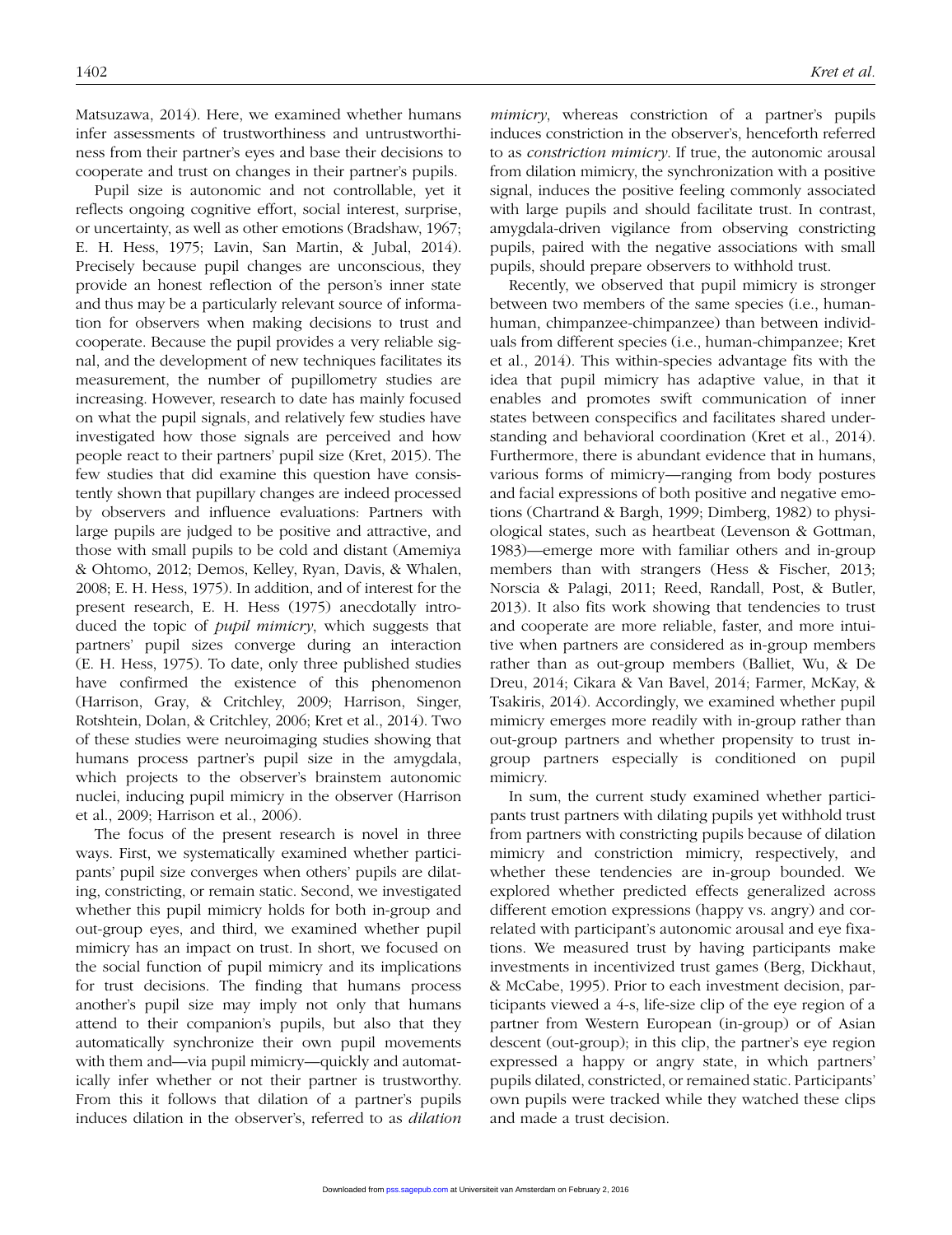## Method

## *Participants*

Participants were students at the University of Amsterdam, had no history of neurological or psychiatric disorders, and had normal or corrected-to-normal vision. Earlier work on neurophysiological effects of partner's eye signals (pupil: Harrison et al., 2006; gaze: Schrammel, Pannasch, Graupner, Mojzisch, & Velichkovsky, 2009) included around 40 participants. To ensure enough observations of sufficient quality, we recruited 69 participants in total. Prior to hypothesis testing, we decided to exclude 8 participants because of extremely odd investment response patterns (i.e., always investing; never investing paired with unrealistically fast reaction times). We assumed these participants were not seriously engaged in the task. However, including them in the analyses did not change results or conclusions at all.

The experimental procedures were in accordance with the Declaration of Helsinki and approved by the Ethical Committee of the Faculty of Behavioral and Social Sciences of the University of Amsterdam (EC No. 2012-WOP-2159). Participants provided written informed consent prior to the experiment and received full debriefing and performance-contingent payout on completing the study.

### *Stimuli*

To create virtual partners in the trust game, we selected pictures of four men and four women of Western European descent (in-group) with angry and happy expressions from the Amsterdam Dynamic Facial Expression Set (ADFES; van der Schalk, Hawk, Fischer, & Doosje, 2011). Asian eyes (out-group) were derived from the Japanese and Caucasian Facial Expressions of Emotion (JACFEE) database (Matsumoto & Ekman, 1989). We chose the ADFES for the in-group faces as these were taken from Dutch students and therefore closer to our participants than the Caucasian faces from the JACFEE.

Pictures were standardized in Adobe Photoshop, converted to gray scale, and cropped to reveal only the eye region. Cropping to reveal just the eye region threatens ecological validity, but enables improved measurement (Kret et al., 2014, also see Baron-Cohen, Jolliffe, Mortimore, & Robertson, 1997). After cropping each stimulus, we erased everything between the eyelashes (eye white, iris, and pupil; see Fig. 1). Next, the average luminance and contrast were calculated for each picture, and each picture was adjusted to the mean. The eyes were then filled with new eye whites and irises, and an artificial pupil was added in Adobe After Effects. The intermediate shade of the iris used in all new pictures was taken from the shade of one iris pair. To emphasize the convex shape of the eye and increase naturalness, we made the eye white around the iris brighter than the eye white in the outer edges of the eye. The exact same eye template (eye white, iris, and pupil) was used for in-group and out-group eyes, and all were in gray scale; this was done so that eye color or contrast would not play a role in our findings. Although the same template was used for all stimuli, less or more eye white was visible in particular stimuli because of individual differences in the shape of the eyes. An analysis of variance (ANOVA) on all the in-group and out-group stimuli and the number of pixels showing eye whiteness revealed no effects, which indicates that our stimulus sets did not differ in terms of eye whiteness.

Pupil dilations and constrictions occurred within the physiological range of 3 to 7 mm (always from 5 to 7 mm, from 5 to 3 mm, or from 5 to 5 mm). To increase ecological validity, we added a slightly trembling corneal reflection, and although the pupil dilation or constriction was linear, the edges were rounded off with an exponential function (natural formula implemented in After Effects) to smooth the change. Previously, we observed that the peak in mimicry occurred after 3 s (Kret et al., 2014). In the current study, we therefore based the time course of partner's pupil change on actual pupil responses from participants in our previous study, and thus the maximum or minimum of partners' pupil change was achieved after 3,000 ms, after which the pupils remained static for another 1,000 ms. Although 4,000 ms of direct eye contact may seem long, this duration is consistent with the facial-mimicry literature, in which electromyographic responses are most commonly measured over 4,000 ms (Kret, Roelofs, Stekelenburg, & de Gelder, 2013; Kret, Stekelenburg, Roelofs, & de Gelder, 2013; Niedenthal, Brauer, Halberstadt, & Innes-Ker, 2001).

# *Validation of in-group/out-group categorization*

We verified that images of the partners reflected in-group/ out-group differences. Students (*N* = 29; 7 male, 22 female) not involved in the main study evaluated the images in terms of self-other inclusion (Aron, Aron, & Smollan, 1992). Participants rated partners of Western European descent as closer to themselves and to their in-group than Asian partners, *F*(1, 497) = 10.846, *p* = .001, 95% confidence interval (CI) = [−1.627, −0.671]; *F*(1, 497) = 8.510, *p* = .004, 95% CI = [−1.722, −0.651].

# *Experimental procedure*

Upon arrival in the laboratory, participants provided informed consent and completed medical screening. They were then seated at a 75-cm distance from the computer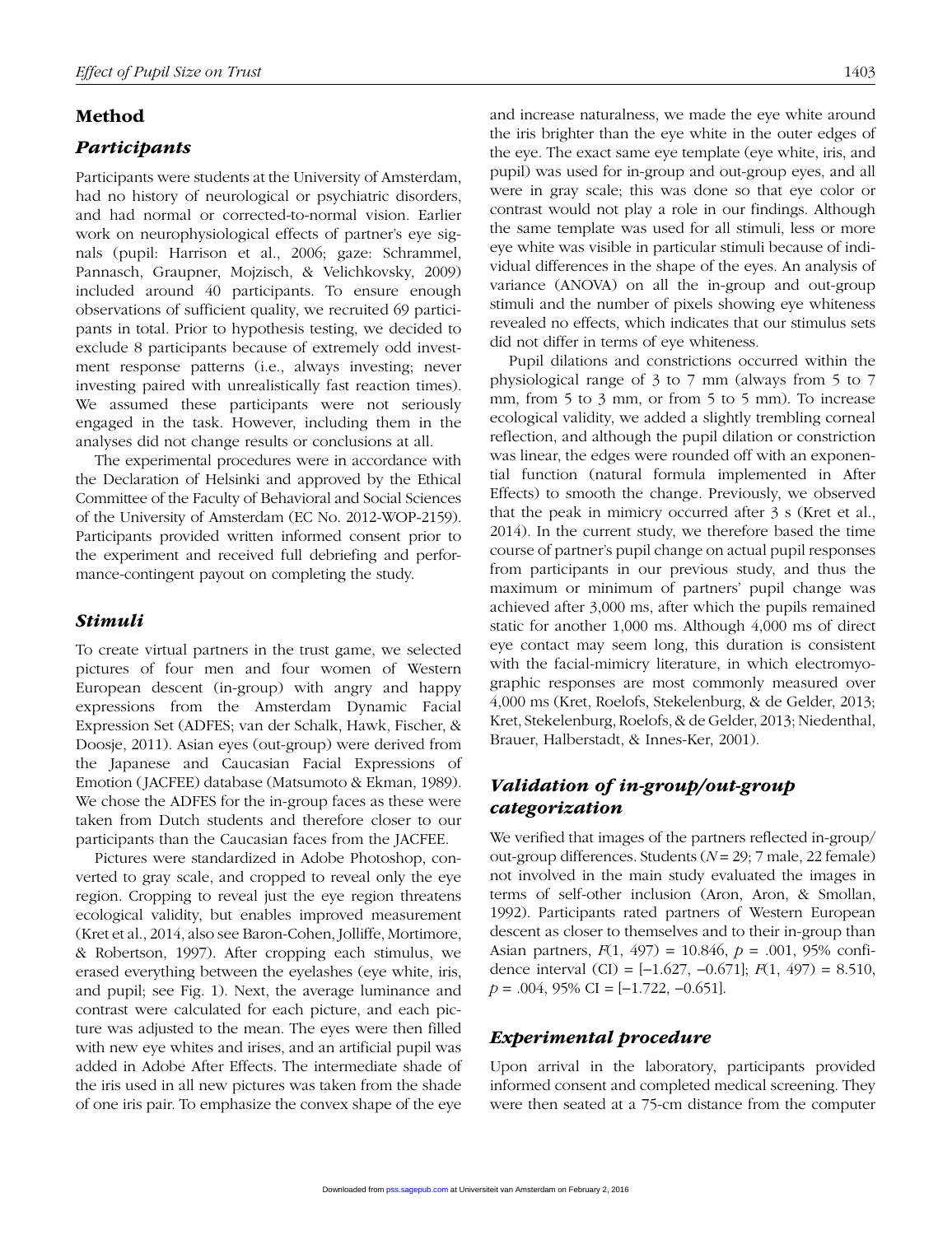

Fig. 1. Stimulus characteristics (a) and sample trial sequence (b). To create partner stimuli, we removed the eyes from pictures of the eye regions of faces and then added the same eye white, iris, and pupil to each stimulus (independent of partner's group or emotion). In each trial, a scrambled image of a stimulus was presented for 4,000 ms. The scrambled image was then replaced by the stimulus itself. In all conditions, the stimulus remained static for the first 1,500 ms, but in the dilation and constriction conditions, the pupils gradually changed in size over the following 1,500 ms and then remained at that size during the final 1,000 ms (in the static condition, shown here, pupils remained at the same size throughout the trial). Finally, a screen appeared asking participants to decide to transfer €0 or €5 to their partner. We examined the relation between changes in partner pupil size and the amount that participants invested.

screen (ViewSonic monitor, VX2268WM, 1,680 × 1,050 pixels, 120-Hz refresh rate). At this distance, eye tracking products are designed to work most optimally (Harrison et al., 2009; Harrison et al., 2006; Lavin et al., 2014). Such distance reflects a personal space that includes close relationships and informal contact but typically excludes formal business-type interactions (Hall, 1966). Partner pupils were 9 cm apart on the computer screen, which makes a horizontal visual angle of 6.867.

The experimenter referred to the trust game as an "investment task" and told participants the following. In a series of 96 investment trials, they would decide to invest €0 or €5 in another player, their virtual partner. Investments would be tripled and matched to the decision of their partner (return nothing, some specific amount, or everything). Participants were told that they would not receive feedback regarding partner decisions during the experiment, but that investments and partner choices would be matched at the end of the experiment. Decisions were binary in order to ensure that participants' fixations would not alternate between the computer screen and response box, and to reduce mental effort, which can have confounding effects on participants' pupil size. Three practice questions were used to verify that participants understood the game and the consequences of their decisions.

Partner payments were based on back-transfer decisions (i.e., decisions about the amount they would transfer back to their partners) made by 15 students (2 males, 13 females) in the role of trustee, who were given a form with 10 investment decisions of others ( $E0$ – $E10$ ) and asked how much they would reciprocate given a certain investment. These back-transfer decisions were randomly chosen and paired to those made by participants in the main experiment, to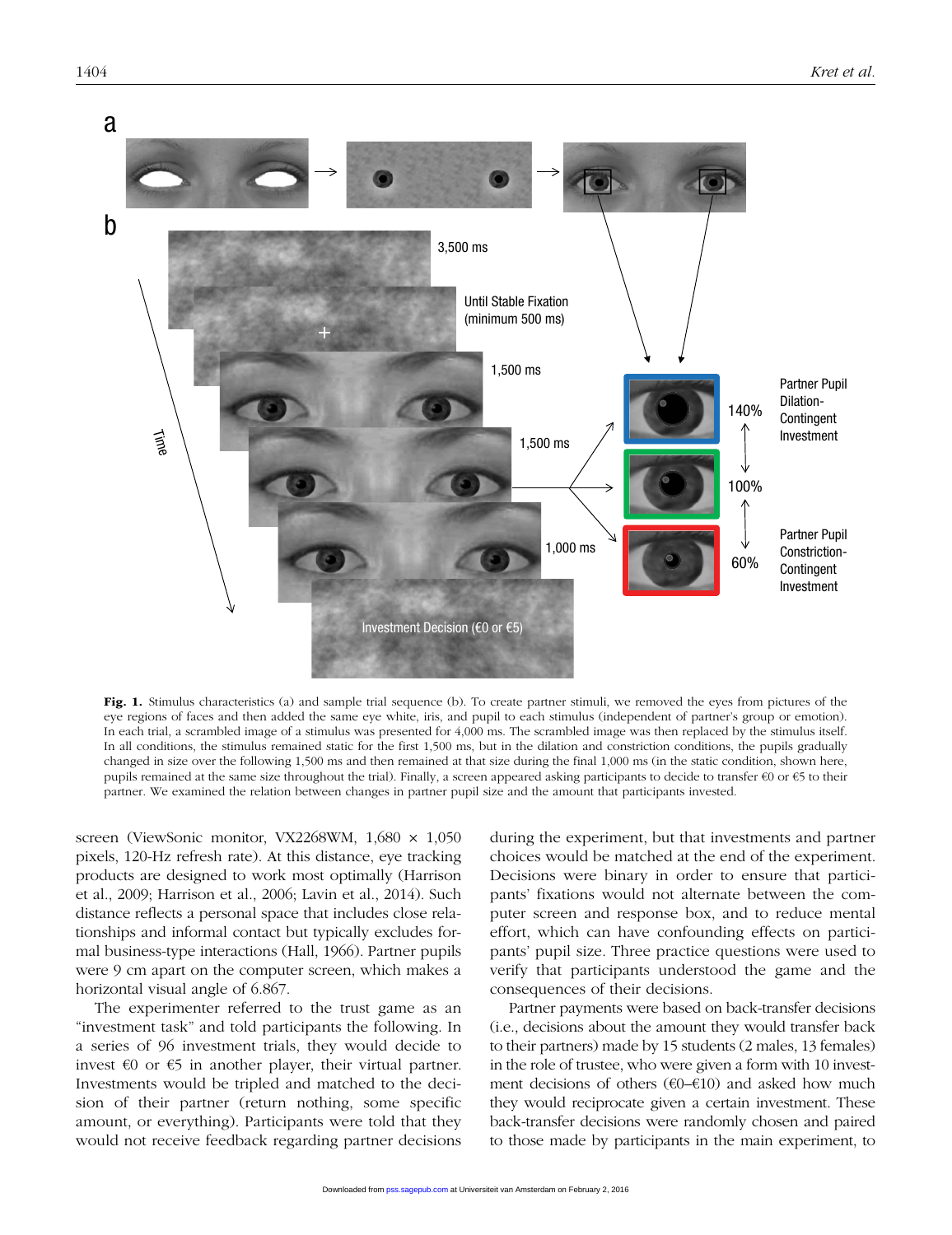calculate actual earnings from the trust decisions. For each trial, we randomly drew a decision to calculate participants' earnings after the experiment was over (i.e., no feedback between trials was given). We informed participants that we had recordings of their partners and that prior to making decisions, they would be shown short clips of these recordings. Participants pressed a button to begin with a nine-point calibration of the eye tracker, followed by the start of the first trial. To minimize pupil constriction following new information presented on the screen, we optimally controlled the luminance throughout all trials. Each trial started with the presentation of a stimulus-unique phasescrambled image for 4,000 ms, on which a small gray fixation cross was presented during the final 500 ms. The fixation cross was followed by an image of the interaction partner's eyes for 4,000 ms. The eyes were static for the first 1,500 ms, and then the pupils dilated, remained static, or constricted over the next 1,500 ms. For the final 1,000 ms, the pupils remained at the same diameter as at the end of the preceding interval. Next, a text screen appeared asking participants to decide to transfer  $\epsilon$ 5 or nothing at all to their partner.

The experiment used a randomized block design. Participants were randomly assigned to start with the ingroup or out-group block (48 trials each), and within these two blocks, emotion (anger and happiness) and partner pupil (dilating, static, and constricting) was fully randomized. In addition to the investment decisions, we measured heart rate, skin conductance responses (not analyzed because of a lack of skin conductance responses), and changes in participant's pupils while they watched the recording of their exchange partner. After the experiment, participants filled out some exit questions so we could check whether they had any ideas about the purpose of the experiment.

# *Data preparation*

Participants' pupil size was continuously sampled every 16 ms and down-sampled to 100-ms time slots. Pupil data were collected with FaceLAB equipment (Seeing Machines, Tucson, AZ). We interpolated gaps smaller than 250 ms. Trials were excluded only if more than 50% of the data within that trial were missing (e.g., because the eye tracker lost the pupil). We smoothed the data with a 10th-order low-pass Butterworth filter. The average pupil size 500 ms prior to the start of changes in a partner's pupils (computed per participant, eye, and trial) served as a baseline (i.e., 1,000–1,500 ms after stimulus onset) and was subtracted from each sample during the remaining stimulus presentation (1,500–4,000 ms). Heart rate was measured with three 3M Red Dot disposable electrocardiogram electrodes placed around the heart and down-sampled to 500-ms time points.

# *Statistical analysis*

There are multiple ways to analyze pupil size. While the most common way is to average pupil size over stimuluspresentation time, an alternative is to analyze the peak amplitude. Both indices are informative, but effects on the slope of the pupil response cannot be detected when pupil size is averaged over time or when just one time point is selected. Fortunately, there is a more complete and precise analysis method that allows us to model the intercept and the steepness and curvature of the slope of participants' pupil size over time. For that purpose, multilevel models have been suggested as the most appropriate analytical tool for any type of psychophysiological study, including pupillometry (Bagiella, Sloan, & Heitjan, 2000). Another advantage is the possibility of including all sampled data points in the analysis without the necessity of averaging over trials, time points, or even the two eyes, and all variance in the data is maintained while still accounting for independence in the data. With the possibility of including fixed and random factors, the statistical model can be set up in such a way that it most optimally explains this variance. Thus, all data were analyzed using multilevel modelling. Partners' pupil size was coded as −1 (constricting), 0 (static), and 1 (dilating), emotion expression was coded as −1 (anger) and 1 (happy), and group membership was coded as −1 (out-group) and 1 (ingroup). Analyses of pupil-related measures included those 48 participants who had less than 50% signal loss during less than half of the trials (also see Harrison et al., 2006).

For the investment decisions, the multilevel structure was defined by the different trials, nested within participants. To test for pupil mimicry, we used a four-level model. The multilevel structure was defined by the repeated measures, that is, time (Level 1) nested in trials (Level 2) nested in eyes (Level 3) nested in participants (Level 4). Time (twenty-five 100-ms slots) was included as a repeated factor with a first-order autoregressive covariance structure to control for autocorrelation. Fixed effects were partner pupil size, partner emotion, Partner Pupil Size × Partner Emotion, partner group, Partner Pupil Size × Partner Group, and Partner Pupil Size × Partner Emotion × Partner Group. To model the curvilinear relationship between participants' pupil size and time, we included linear, quadratic, and cubic terms and interactions with the previously mentioned factors. As is common, nonsignificant factors were dropped one by one, starting with the higher-order interactions. Via loglikelihood tests, we determined whether dropping a nonsignificant factor improved model fit or significantly worsened it, in which case the nonsignificant factor was kept. After specifying the fixed effects, model building proceeded with statistical tests of the variances of the random effects. All models described here included a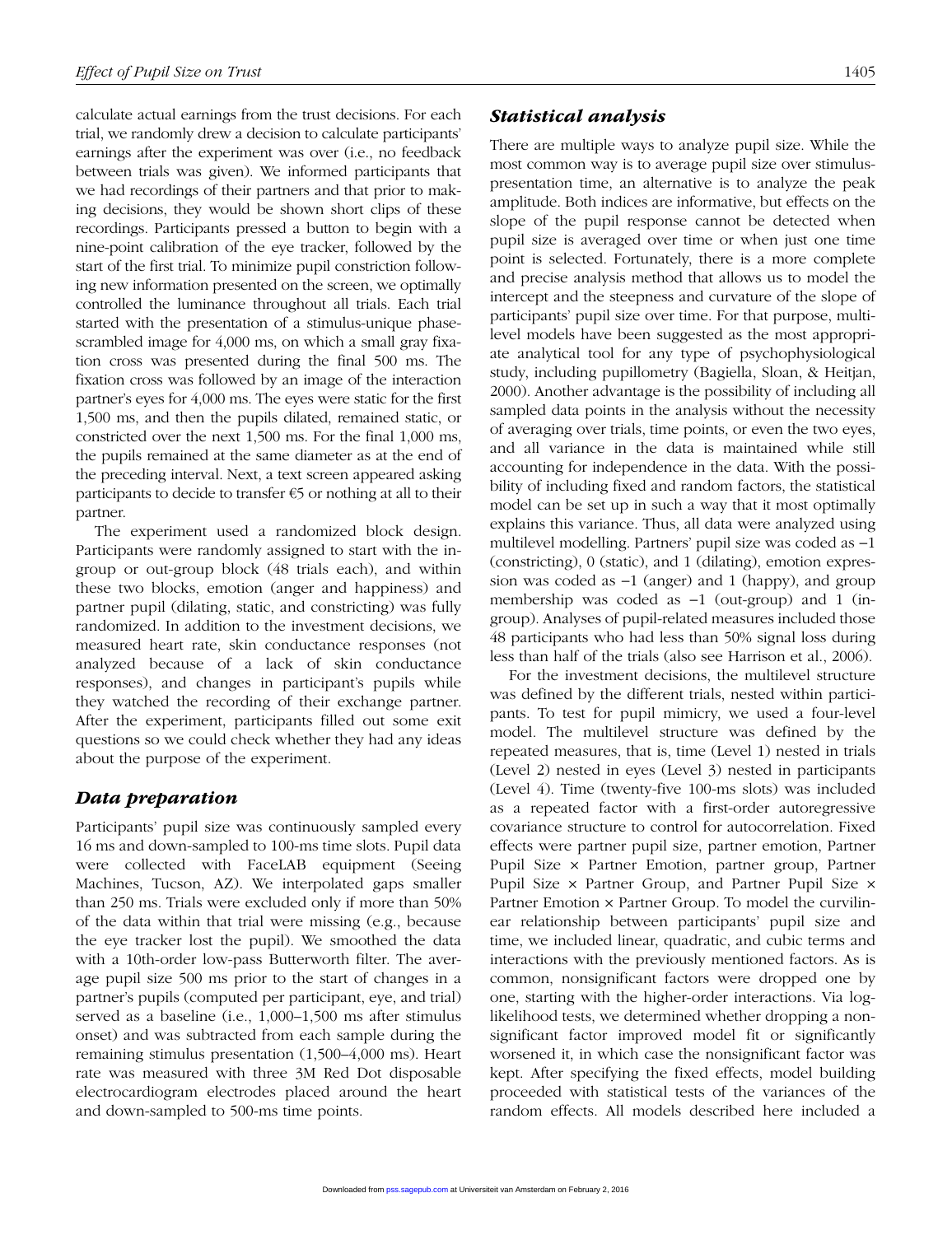

Fig. 2. Participants' mean pupil size (a) and the mean amount that participants invested in their partner (b) as a function of their partners' pupil size. The dashed lines highlight the ranges providing evidence for the hypothesized mechanisms underlying the link between participants' pupil size and participants' investment decisions. Asterisks indicate significant differences between groups (\**p* < .05, \*\**p* < .001). Error bars indicate ±1 *SE*.

random intercept. Random effects of trial and linear, quadratic, and cubic terms were also examined. Also, when we tested the link between mimicry and trust, we averaged as few data points as possible and therefore kept the following data structure, that is, different individual partners (Level 1) nested in participants (Level 2).

Although traditional repeated measures ANOVAs yielded similar significant results, the advantages of the current approach were that (a) intraindividual variance was maintained; (b) it allowed the analysis of participants' pupil size over time, as we could correct for autocorrelation; and (c) the most appropriate distribution function could be selected (linear for participants' pupil size or binary for their investment decisions), which rendered it a more precise method of analysis. If the linear distribution is selected, the generalized mixed model generates exactly the same *F* and *p* values as the general linear mixed model. Both are implemented in SPSS Version 20. (In the Supplemental Material available online, the full model of investments is shown in Table S1, of pupil mimicry in Tables S2–S4, and of the link between these two in Table S5.) Here, we summarize results relevant to our key predictions.

## Results

# *Trust decisions*

Results showed that happy partners were trusted more than angry partners,  $F(1, 5.850) = 893.81, p < .001, 95\%$  CI =  $[0.870, 0.992]$ . The effects of partner pupil size,  $F(1, 1)$ 5.850) = 134.96, *p* < .001, 95% CI = [0.362, 0.510], and a Partner Emotion × Partner Pupil Size interaction, *F*(1, 5.850) = 6.242,  $p = .013,95\%$  CI = [0.020, 0.167] were significant. Dilation of the partner's pupils induced trust, as reflected in a significant effect of partner pupil dilating versus constricting, *F*(1, 5.850) = 4.360, *p* = .037, 95%  $CI = [0.005, 0.150]$ , and of partner pupil constricting versus remaining static, *F*(1, 5.850) = 91.277, *p* < .001, 95%  $CI = [0.294, 0.446]$ —especially when the eyes displayed happiness (Fig. 2a; also see Table S1).<sup>1</sup>

## *Pupil mimicry*

The concept of pupil mimicry implies that a participant's pupil size should be larger when viewing dilating pupils than when viewing static pupils but larger when viewing static than when viewing constricting pupils. In addition, pupil mimicry might be reflected in the Linear Trend × Partner Pupil Size interaction and the Quadratic Trend × Partner Pupil Size interaction, with the former showing the steepest increase in pupil size when participants viewed partners whose pupils dilated, and the latter showing the greatest peak in pupil size when participants viewed partners whose pupils dilated. Results revealed convincing evidence of pupil mimicry with an effect of partner pupil size, *F*(1, 9779.935) = 37.80, *p* < .001, 95% CI = [0.009, 0.017] (Fig. 2b and Table S2) and a Partner Pupil Size × Linear Trend interaction, *F*(1, 68296.822) = 63.60, *p* < .001, 95% CI = [0.031, 0.052],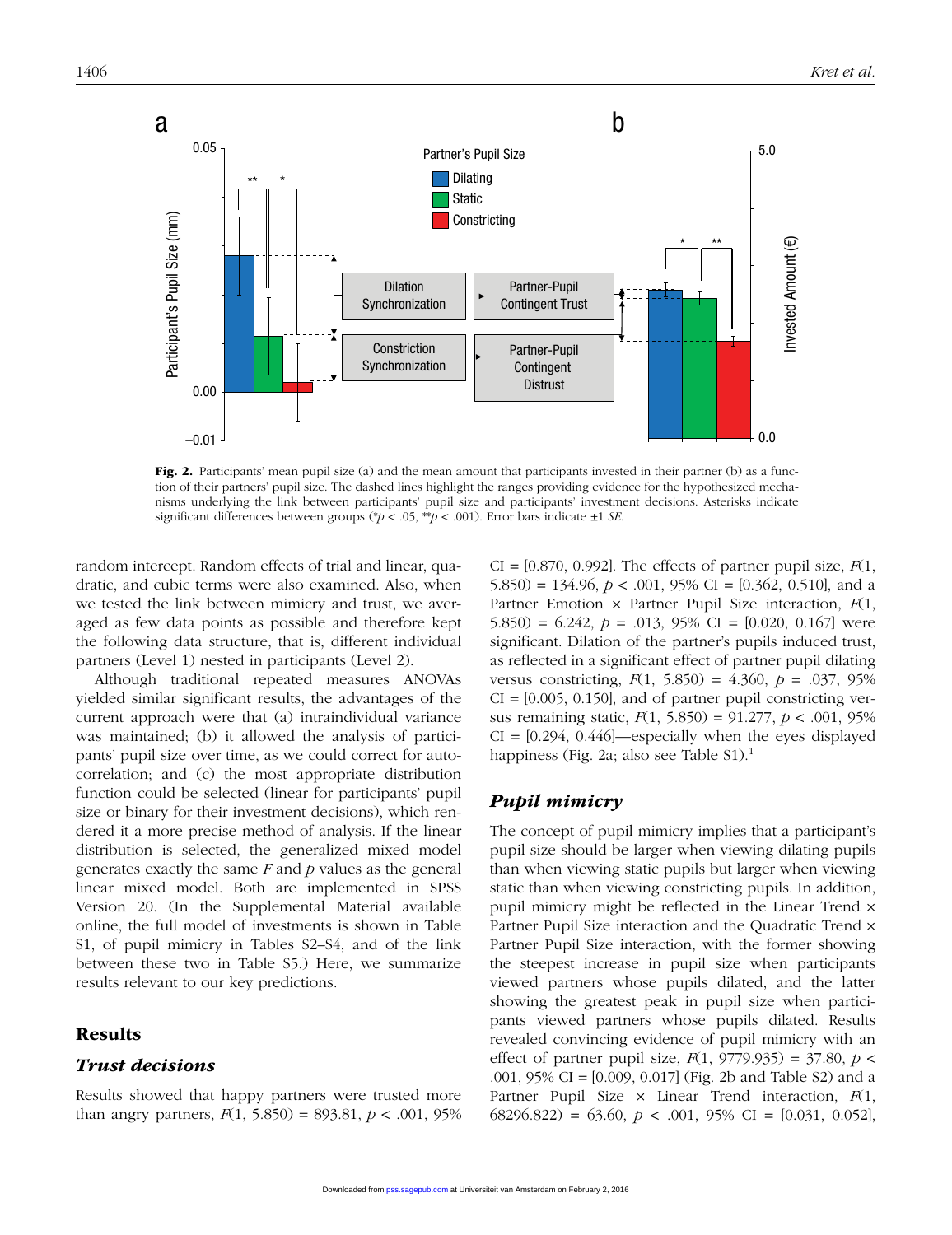which shows that participants' pupils were largest and increased fastest over stimulus-presentation time when partners' pupils dilated. In contrast, participants' pupils were smallest and constricted fastest when observing partners with constricting pupils. To get more insight into pupil mimicry, we decomposed this pupil-mimicry model to examine dilation mimicry, the synchronization with a positive sign, and constriction mimicry, the synchronization with a negative signal, separately.

## *Dilation mimicry*

Dilation mimicry was revealed in effects of partner pupil size,  $F(1, 6454.070) = 14.04$ ,  $p < .001$ , 95% CI = [0.004, 0.012]; a Partner Pupil Size × Linear Trend interaction, *F*(1, 45734.245) = 27.97, *p* < .001, 95% CI = [0.017, 0.038]; and a Partner Pupil Size × Quadratic Trend interaction, *F*(1, 118021.618) = 4.47, *p* = .034, 95% CI = [−0.011, −0.000]. Participants' pupils were larger, dilated faster, and showed a greater peak when participants observed partners with dilating versus static pupils. Figure 3a shows that dilation mimicry was stronger with in-group than with out-group partners, as indicated by a Partner Pupil Size  $\times$  Partner Group interaction,  $F(1, 6121.753) =$ 12.81, *p* < .001, 95% CI = [−0.011, −0.003], and a Partner Pupil Size × Partner Group × Linear Trend interaction, *F*(1, 41543.060) = 11.18, *p* = .001, 95% CI = [−0.025, −0.007] (see Table S3).

### *Constriction mimicry*

Constriction mimicry was shown by an effect of partner pupil size, *F*(1, 6508.795) = 5.48, *p* = .019, 95% CI = [0.001, 0.009]; a Partner Pupil Size × Linear Trend interaction, *F*(1, 40893.682) = 6.10, *p* = .014, 95% CI = [0.002, 0.021]; and a Partner Pupil Size × Quadratic Trend interaction, *F*(1, 117740.802) = 4.17, *p* = .041, 95% CI = [0.000, 0.011]. Participants' pupils were smaller, constricted faster, and showed a smaller peak when they observed partners with constricting versus static pupils. Figure 3b shows that constriction mimicry was stronger with out-group partners, as indicated by a Partner Pupil Size × Partner Group × Linear Trend interaction, *F*(1, 40896.151) = 7.39, *p* = .007, 95% CI = [0.004, 0.022] (see Table S4).

# *Dilation mimicry and trust*

To test whether trust due to the partner's pupil change correlates with dilation mimicry and is modulated by partner's group membership, we computed a dilationmimicry score (participant's pupil size when partner's pupils dilated minus when partner's pupils were static) and partner-pupil contingent trust (investments in partners with dilating pupils minus investments in partners with static pupils). The statistical model included the factors partner group, dilation mimicry, and Partner Group × Dilation Mimicry. The dependent variable was partnerpupil contingent trust. Results showed no main effects, but an interaction between partner group and participant's dilation mimicry,  $F(1, 513) = 6.502$ ,  $p = .011$ , 95% CI =  $[-2.922, -0.379]$ . A follow-up test of this interaction within the two partner groups showed that dilation mimicry predicted trust in the in-group partners,  $F(1, 513) =$ 4.238, *p* = .045, 95% CI = [−2.788, −0.063], but not in the out-group partners ( $p = .072$ , a trend in the opposite direction; see Fig. 3c and Table S5).

### *Constriction mimicry and distrust*

To test whether withholding trust due to a decrease in a partner's pupil size correlated with constriction mimicry and partner's group membership, we computed a constriction-mimicry score (participant's pupil size when partner's pupils constricted minus participant's pupil size when partner's pupils were static) and partner-pupil contingent distrust (investments by partners with constricting pupils minus investments by partners with static pupils). We observed that constriction mimicry did not correlate with partner-pupil contingent distrust.

### Conclusions and Discussion

In social interactions, humans spend a lot of time looking into each other's eyes. The eye region in general is very expressive and, as the current study shows, the pupils especially so. This is the first study to test the relationship between pupil mimicry and behavior related to trust. As shown here, attending to other people's pupils and synchronizing with their changes helps to quickly assess trustworthiness. Possibly, when humans unconsciously mimic the dilations of another's pupil, they come to feel reflections of that person's inner state, which signals mutual interest and liking. This process could facilitate calibrated and fast decisions in interactions with strangers, especially when such decisions are not without personal risk yet are potentially beneficial to both decision makers and the larger group within which they operate.

Changes in other people's pupils have a communicative function and are contagious (Harrison et al., 2009; Harrison et al., 2006; E. H. Hess, 1975; Kret et al., 2014). Resonating with work showing that mimicry of nonverbal signals from one's in-group is modulated by contextual cues, such as competition, and can be seen as a social regulator (U. Hess & Fischer, 2013), our study suggests that the mimicry of pupil size is related to in-group but not to out-group trust. The link between dilation mimicry and partner-pupilcontingent trust was shown for in-group partners and not for out-group partners, which fits the idea that decisions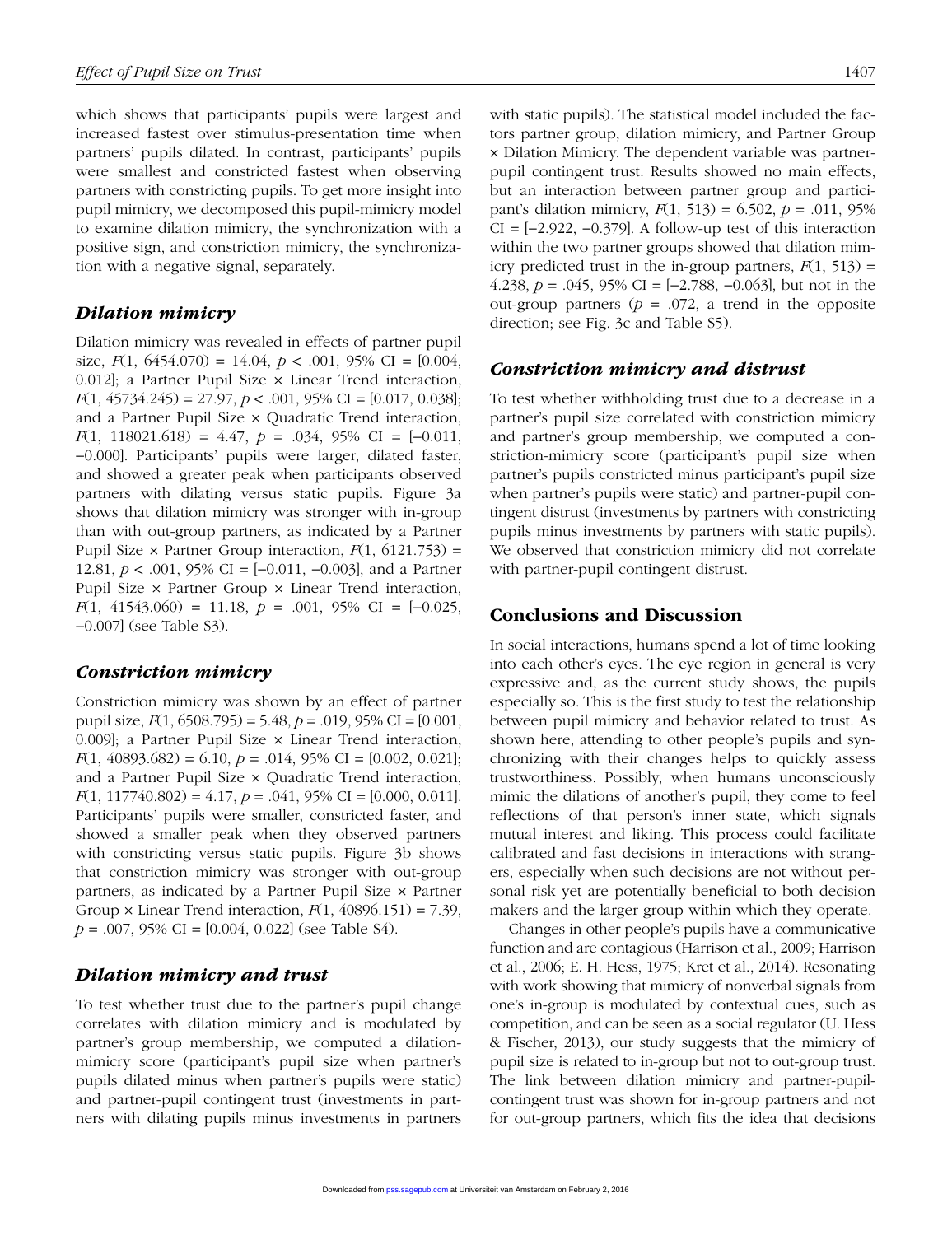

Fig. 3. Dilation mimicry, constriction mimicry, and partner-pupil-dilation-contingent trust. Mean (a) dilation mimicry and (b) constriction mimicry in response to partners' pupils are shown as a function of time. Dilation and constriction mimicry were measured by subtracting participants' pupil diameter when partners' pupils were static from the mean amount that participants' pupils expanded or constricted, respectively, in response to similar changes in the partners' pupils. The shaded bands indicate 1 *SE*, the solid lines show predicted data, and the dashed lines show observed data. The scatter plot (c) shows the relation between participants' investment decisions (investments in partners with dilating pupils minus investments in partners with static pupils) and the amount of participants' pupil dilation (dilated pupil size minus static pupil size). Data points and best-fitting regression lines are shown for in-group and out-group partners' pupils.

rest on different mechanisms when targets are in-group members versus out-group members (Cikara & Van Bavel, 2014), and resonates with the idea that human cooperation and trust are in-group bounded (Balliet et al., 2014; De Dreu, Balliet, & Halevy, 2014). We assume that whereas in-group partners' dilating pupils signal safety, enabling autonomic tendencies, such as dilation mimicry to affect decisions, partners' constricting pupils are immediately

interpreted as threatening, which recruits vigilance and therefore counteracts autonomic tendencies, such as constriction mimicry, to impact on trust. Although the heart rate measures showed that pupil mimicry is more than the synchronization on the level of arousal and could not account for the effect of partners' pupils on the investment decisions, studying the neural pathways is a next step to get more insight into the underlying mechanisms. Previous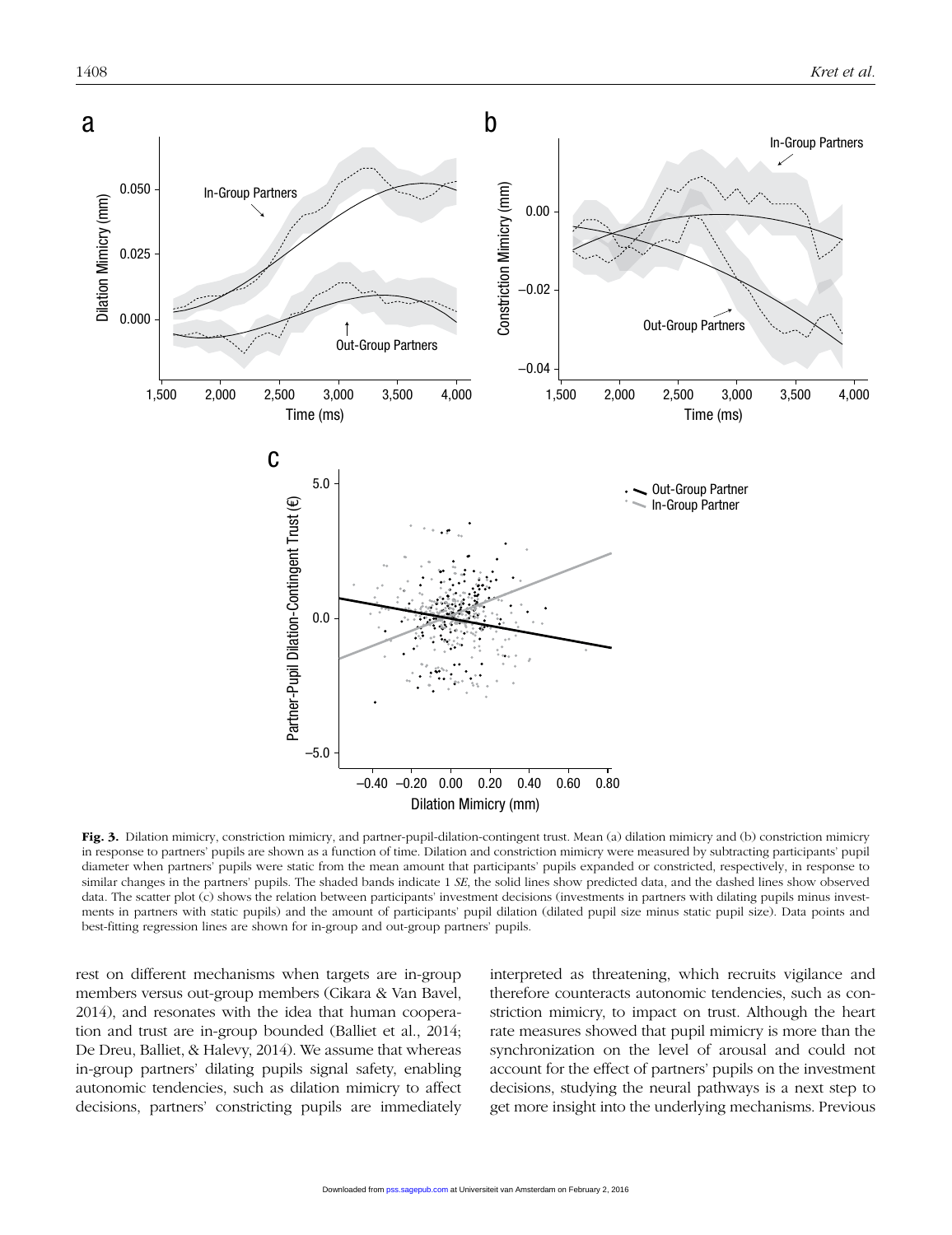research has shown that observed pupillary changes recruit activation in the amygdala (Amemiya & Ohtomo, 2012; Demos et al., 2008; Harrison et al., 2009). The ability to quickly respond to such salient cues has been attributed to an evolutionarily old subcortical route for processing of emotional information, strong enough to induce the mimicry of facial expressions (Tamietto et al., 2009). It is possible that pupil mimicry works via this route and via interactions between the amygdala and brain-stem areas that control the pupil. The effect of partner group and the implications for trust decisions suggest an interaction of this subcortical network with the empathy and theory-ofmind networks in the brain.

Recent work (Stirrat & Perrett, 2010) uncovered that men with greater facial width, as opposed to men with lesser facial width, are seen as relatively untrustworthy and are actually more likely to exploit the trust of others. A key question awaiting new research is whether pupil dilation during a social interaction is related to actual trustworthiness and therefore is adaptive. Another issue is whether the in-group/out group effect observed here can be attributed to differences in the shapes of Asian and Caucasian eyes. We emphasize that eye white, irises, and pupils were identical across in- and out-group stimuli, but we cannot exclude the possibility that effects are limited to Caucasian participants and do not generalize to Asian participants. We do know, however, that participants of Asian descent also show pupil mimicry (Kret et al., 2014).

In the current study, we observed, first, that humans extend more trust to happy partners than to angry partners, especially when these partners showed pupil dilation rather than pupil constriction. Second, we found pupil-constriction mimicry to be strongest with out-group partners and pupil-dilation mimicry to be enhanced with in-group partners. Third, pupil-dilation mimicry with ingroup partners was linked to trust.

Across history, humans have been particularly focused on others' eyes and pupils. This concern with the eyes can be illustrated by the fact that the most anxiety-provoking creatures produced in films are those without or with very small pupils. In contrast, contemporary industries thrive on products that make the human eye region more visible, pronounced, and salient. The results of the current study further confirm the important role for the human eye in what people love and fear. More specifically, pupil mimicry is useful in social interactions in which extending trust and detecting untrustworthiness in others go hand in hand, and it benefits in-group interactions, survival, and prosperity.

### Author Contributions

M. E. Kret, A. H. Fischer, and C. K. W. De Dreu designed the study; M. E. Kret collected and analyzed the data; M. E. Kret and C. K. W. De Dreu wrote the manuscript, and A. H. Fischer commented on a previous version.

#### Acknowledgments

We thank statisticians M. Gallucci and H. Huizenga for their advice on the statistical analyses and J. Wijnen and B. Molenkamp for technical support.

# Declaration of Conflicting Interests

The authors declared that they had no conflicts of interest with respect to their authorship or the publication of this article.

#### Funding

Preparation of this work was supported by the Netherlands Science Foundation (432-08-002 to C. K. W. De Dreu and VENI 016-155-082 to M. E. Kret).

#### Supplemental Material

Additional supporting information can be found at [http://pss](http://pss.sagepub.com/content/by/supplemental-data) [.sagepub.com/content/by/supplemental-data](http://pss.sagepub.com/content/by/supplemental-data)

#### Note

1. For this analysis and the pupil-mimicry analyses, when we added heart rate to the statistical models to control for arousal, the significance of the effects was maintained, which permitted the same conclusions.

## References

- Adolphs, R., Tranel, D., & Damasio, A. R. (1998). The human amygdala in social judgment. *Nature*, *393*, 470–474.
- Amemiya, S., & Ohtomo, K. (2012). Effect of the observed pupil size on the amygdala of the beholders. *Social Cognitive and Affective Neuroscience*, *7*, 332–341.
- Aron, A., Aron, E. N., & Smollan, D. (1992). Inclusion of Other in the Self Scale and the structure of interpersonal closeness. *Journal of Personality and Social Psychology*, *63*, 596–612.
- Axelrod, R., & Hamilton, W. D. (1981). The evolution of cooperation. *Science*, *211*, 1390–1396.
- Bagiella, E., Sloan, R. P., & Heitjan, D. F. (2000). Mixed-effects models in psychophysiology. *Psychophysiology*, *37*, 13–20.
- Balliet, D., Wu, J., & De Dreu, C. K. W. (2014). Ingroup favoritism in cooperation: A meta-analysis. *Psychological Bulletin*, *140*, 1556–1581.
- Baron-Cohen, S., Jolliffe, T., Mortimore, C., & Robertson, M. (1997). Another advanced test of theory of mind: Evidence from very high functioning adults with autism or Asperger syndrome. *Journal of Child Psychology and Psychiatry*, *38*, 813–822.
- Berg, J., Dickhaut, J., & McCabe, K. (1995). Trust, reciprocity, and social history. *Games and Economic Behavior*, *10*, 122–142.
- Bowles, S., & Gintis, H. (2011). *A cooperative species: Human reciprocity and its evolution*. Princeton, NJ: Princeton University Press.
- Bradshaw, J. (1967). Pupil size as a measure of arousal during information processing. *Nature*, *216*, 515–516.
- Chartrand, T. L., & Bargh, J. A. (1999). The chameleon effect: The perception-behavior link and social interaction. *Journal of Personality and Social Psychology*, *76*, 893–910.